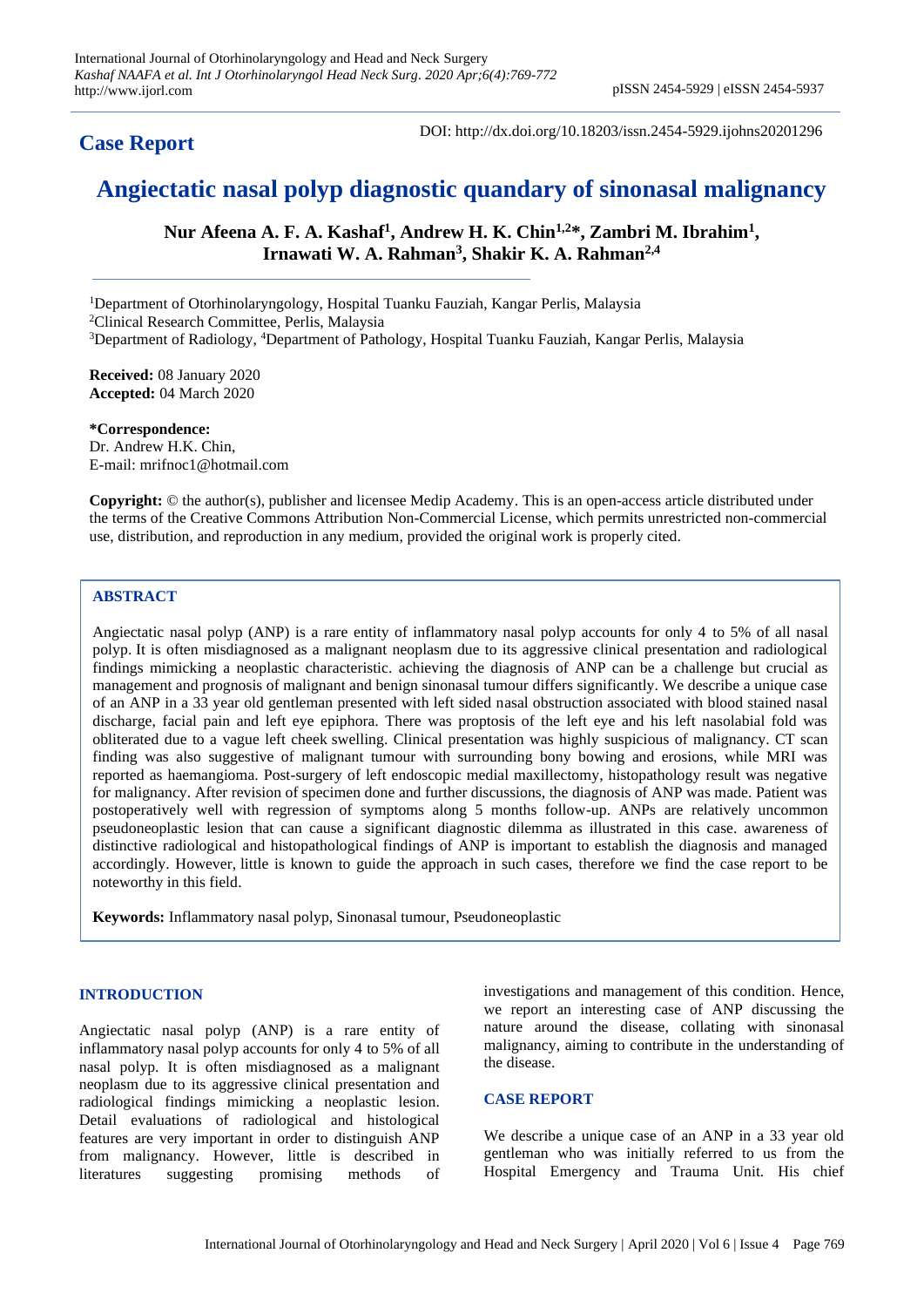complaint was left nasal blockage, associated with blood stained nasal discharge and occasional left sided headache for 2 months. He also experienced facial pain and numbness over the left maxillary area, with watery left eye for 2 weeks prior to presentation to our clinic. However, no visual disturbance mentioned, smell sensation was still intact and there was no history of frequent sneezing, nasal itchiness, or fever. There was also no history of recent trauma, pulmonary tuberculosis (PTB) contact, asthma, or allergic reaction before.



**Figure 1: Proptosis of the left eye and left nasolabial fold obliteration due to a vague cheek swelling.**

Upon physical examination, proptosis of the left eye was noted and his left nasolabial fold was seen obliterated due to a vague cheek swelling (Figure 1). Cold spatula test showed diminished frosting over the left side. However, throat and ear examination show no significant abnormality and there was no lymph node palpable in the neck. Rigid nasoendoscopy performed revealed obstructing left nasal mass over the inferior turbinate, limiting the passage of scope into the nasal cavity. However, the right nasal cavity was found to be normal, with no mass or polyp seen, and the fossa of Rosenmuller (FOR) was clear.



**Figure 2: (A) CT scan showed heterogenous mass occupying the left maxillary antrum and bowed out the medial maxillary wall causing compression in the left inferior turbinate, (B) thinning of all of the left maxillary sinus wall with patchy erosion at its cortex.** CT scan showed heterogenous mass of mixed attenuation value occupying and expanding the left maxillary antrum. It bowed out the medial wall causing compression onto the left inferior turbinate with clear plane of demarcation between those two (Figure 2A). Superiorly, it has pushes up the floor of left orbit without infiltration into the orbital cavity. No intra-lesional calcification depicted. There is thinning of all left maxillary sinus wall with mild patchy erosion parts of its cortex (Figure 2B).



**Figure 3: (A) T1 weighted MRI shows heterogenous mass occupying and expanding the medial wall of left maxillary sinus, (B) MRI shows heterogenous T2 high signal intensity mass with characteristic hypointense rim suggestive of hemosiderin deposition, (C) susceptibility weighted image sequence MRI showing marked blooming artefact of the left maxillary mass.**

MRI showed heterogenous T2 high signal intensity mass with characteristic hypointense rim suggestive of hemosiderin deposition. It is further confirmed on susceptibility sequence (SWI) which showing marked blooming artefact, suggesting that the mass is hypervascular with previous haemorrhages (Figure 3A-C).



**Figure 4: (A) On low power microscope, fragments of highly hyalinised tissue covered by respiratory epithelium seen, (B) microscopic image showing the ectatic vascular formations with extensive areas of stromal haemorrhage.**

Microscopically, there are few fragments of highly hyalinised tissue covered by respiratory epithelium (Figure 4A). Ectatic vascular formations with extensive areas of stromal haemorrhage are noted (Figure 4B). No obvious malignant cell is seen. This case was discussed in interdepartmental meeting and diagnosis of ANP was confirmed.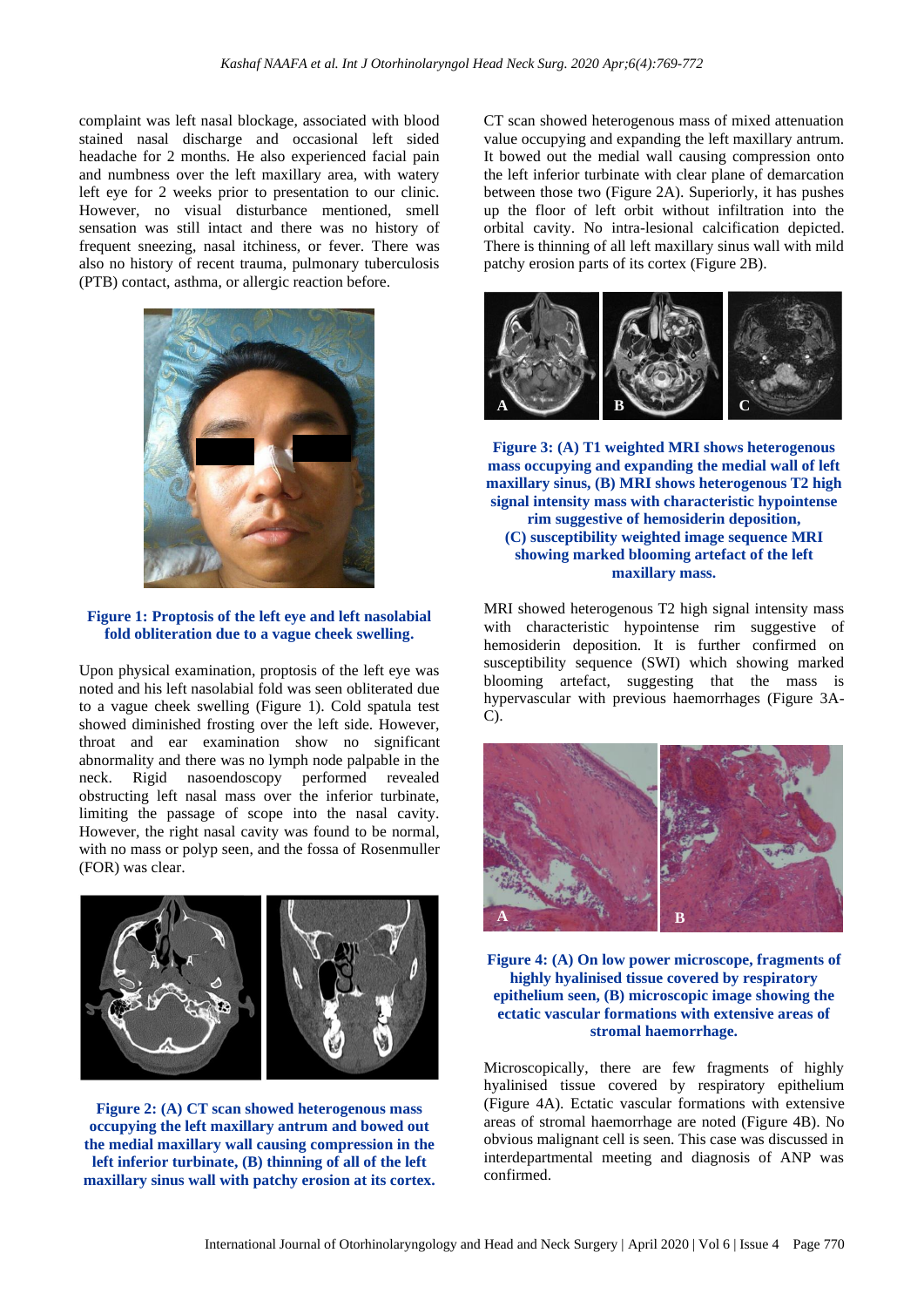

**Figure 5: Endoscopic view of the huge, pink, polypoidal mass was found occupying the left maxillary sinus.**



#### **Figure 6: Nasoendoscopic finding three months after surgery showing clearance of mass in the left nasal cavity.**

This patient underwent left endoscopic medial maxillectomy. Intra-operatively, a huge, pink, polypoidal mass was found occupying the whole left maxillary sinus (Figure 5). It did not appear haemorrhagic neither it bleed upon touch. No necrotic area seen on the mass but the central part was friable and devascularized. Some part of the left orbital wall of maxillary sinus was eroded, consistent with the CT findings. The whole mass was removed with left middle meatal antrostomy, ethmoidectomy, and sphenoidectomy.

#### **DISCUSSION**

The ANP, or most commonly called as ANP is relatively rare, and only accounts for about 5 percent of all nasal polyps.<sup>6</sup> It falls into one of the groups of nasal polyps classified according to types, which includes others such as oedematous, glandular, fibrous, and cystic. ANPs are therefore a benign and pseudoneoplastic lesion, which can be managed just on the same lines as the choanal polyps.<sup>2</sup> Despite that, due to its aggressive presentation, it is often confused with sinonasal malignant tumour.

The case we described involves a young gentleman in his 30s. With regards to sinonasal malignancy, the gender distribution might be alarming because incidence of sinonasal malignancy in males is twice that of females, but because he presented at a relatively younger age, diagnosis of malignancy might be less likely. The commonest age for sinonasal malignancy and ANP is 45 to 85 and 12 to 72 years old respectively.<sup>7</sup>

There are some rare industrial exposures which appear to be associated with this malignancy, such as exposure to hard and soft wood dust, leather tanning and rare minerals, for example; nickel, cadmium and chromium. Unlike other head and neck cancers, tobacco smoking is not considered to be etiological factor, but recent study demonstrates a higher incidence of nasal cancers in cigarette smokers. However, none of these risk factors has been related to this patient.

Other than that, ANP can present with symptoms that are identical to the most common presentation of sinonasal malignancy, which is unilateral nasal obstruction, nasal discharge (with or without blood staining), epistaxis, and facial pain.<sup>7</sup> To further complicate the issue, they also progress rapidly and aggressively as such the malignant lesion would develop. Plus, in a smaller group of patients, invasion to the adjacent structures is often seen as such illustrated in this case, where the left orbit was involved.<sup>4</sup>

Sinonasal angiomatous polyp appears as mass filling up the maxillary sinus or nasal cavity. Unenhanced CT will show a mass which contains a mixed high to low attenuation due to mixture area of haemorrhage, organized thrombi, necrosis and inflammation. Bony changes are always present; mainly expansion which results in erosion, demineralization, resorption and remodelling of the bone.<sup>1</sup> Unlike from its malignant counterpart i.e. sinonasal malignancy, the bony changes are almost always non- destructive. On MRI, the lesion is hypointense on T1WI, heterogeneously hyperintense on T2 with characteristic peripheral hypointense rim indicating hemosiderin deposition due to old haemorrhages.

Dynamic contrast examination is recommended as the lesion will shows gradual enhancement pattern typical of a vascular tumour.<sup>2</sup> Another imaging differentials that need to be considered in this case is haemangioma. Sinonasal haemangioma is very rare, and usually involves the nasal cavity rather than paranasal sinuses.<sup>3</sup> However, absence of intralesional calcification on plain CT study (which represent calcified thrombus in dilated vascular space) in our case made this diagnosis least favourable. Careful imaging analysis is very crucial to come into a correct and most accurate diagnosis. When an isolated nasal or sinus mass is found, particularly with concurrent clinical presentation of epistaxis and in addition to apparently benign bony changes rather than destruction, a haemorrhagic sinonasal mass of vascular origin needs to be entertained first.

Microscopically, ANP usually show similar appearance. In a case series of 13 patients, all cases presented with